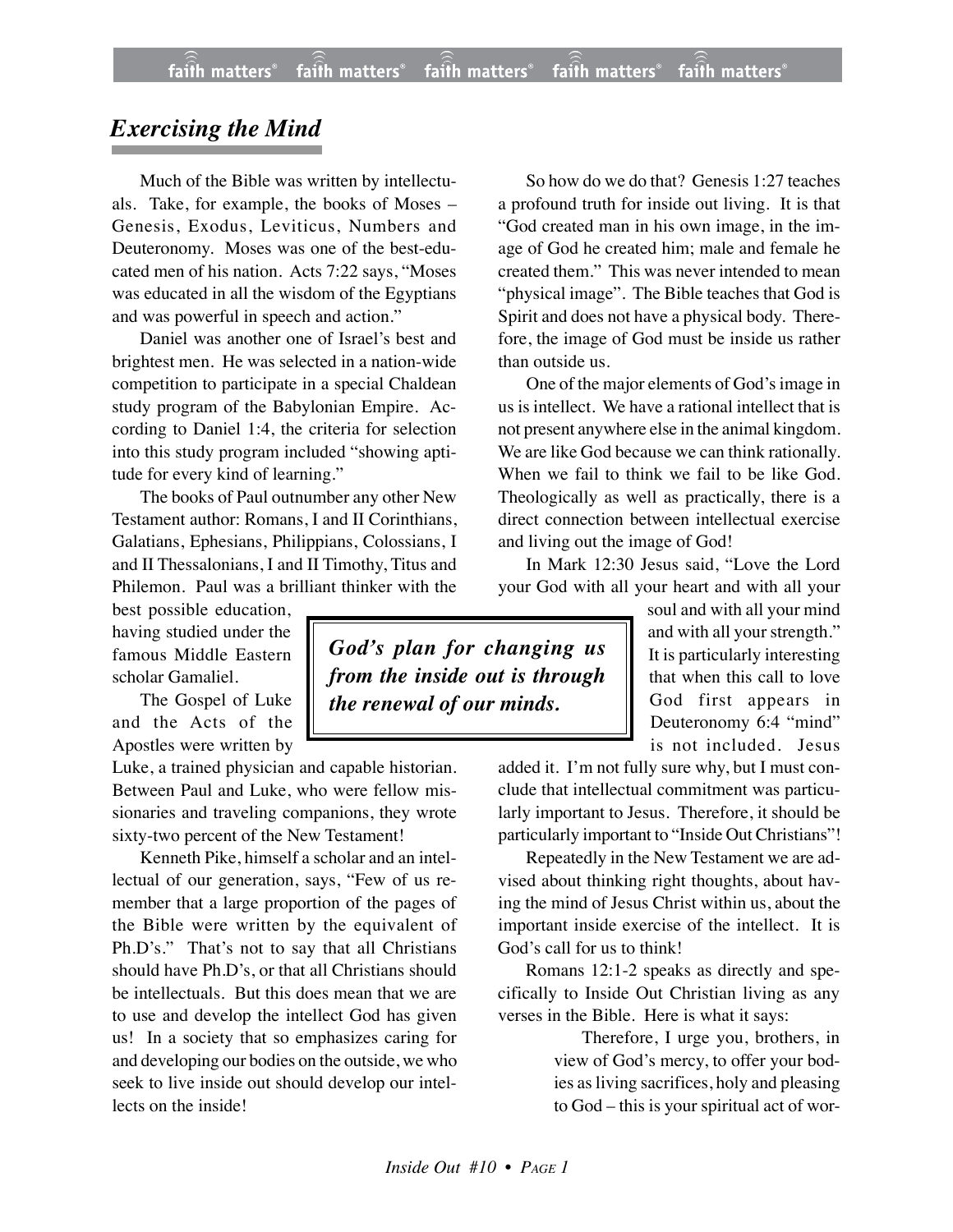ship. Do not conform any longer to the pattern of this world, but be transformed by the renewing of your mind. Then you will be able to test and approve what God's will is – his good, pleasing and perfect will.

God's plan for changing us from the inside out is through the renewal of our minds. That transformation comes when we have the mind of Jesus Christ, according to Philippians 2, and when we think God's thoughts after him. Obviously, if we fail to exercise our minds we will not be transformed inside or outside!

Jesus taught in John 8:32 that "you shall know the truth, and the truth will set you free." Certainly he referred primarily to the truth of salvation. He later said in John 14:6, "I am the way and the truth and the life. No one comes to the Father except through me."

Our first and primary intellectual exercise is to know the truth of Jesus Christ and thereby to gain eternal life and freedom. That is an intellectual discovery and commitment as much as it is a matter of the will and emotion.

It was Augustine who said, "All truth is God's truth."Since God is the Creator of the universe, the truth of astronomy is God's truth. Since God is the first and greatest Artist, aesthetic truth is God's truth. Since God describes his Son as the "Logos" or "Word" in John 1, then all truth of sociology, psychology and physiology is God's truth.

 I am a firm believer in the power of God's truth. We have nothing to fear in the truth. As long as we truly seek God's truth as God's people, we do not need to be threatened by the discoveries of science or the arguments of philosophers. We can be intellectually honest and free without in any way diminishing our commitment to Jesus Christ as our Savior and Lord.

What then is our conclusion about God's image and God's call and God's plan and God's truth? It is that our minds belong to God! Our minds are made in his image! One of the key elements to learning and living God's way from the inside out is through the exercise of our intellects. It means that we develop our minds for God!

But how do we do that? It begins by choosing the exercises. In order to grow and develop our minds we need to have varied exercises. Don't always think about the same things. No one gets into shape physically by doing 1,000 left arm curls every day. In the same way we must learn about different areas of the Bible, different parts of theology and different disciplines of the Christian walk. If you don't know much about prophecy, make that your topic of study over the next several weeks or months. Or learn about Spiritual Gifts.

But it's not just in spiritual things. We must also learn and grow in areas like music, medicine, mathematics or moose hunting! Think until you are strong mentally. Read enough about a topic so that you understand it. Study a book of the Bible until it makes sense to you. Discover God's world piece-by-piece until your mind is strong and not flabby.

Some exercises may add variety and bring repetition but not have much meaning. For example, you may learn to wiggle your ears, but what good is that if you fail to use your eyes until they atrophy and go blind? Think through the area where you most need to grow intellectually — what knowledge would best enable you to think God' s thoughts after him and transform you from the inside out? Do those intellectual exercises first.

But what are the sources of the actual exercises that we might do to mature and be transformed intellectually? It begins with people. Who are the people who make you think? Find them and spend time listening and interacting with them.

Books are really just another form of people. It is like spending time with the author and with the author's ideas. This is true of every book from the Bible to novels to pornography. The issue is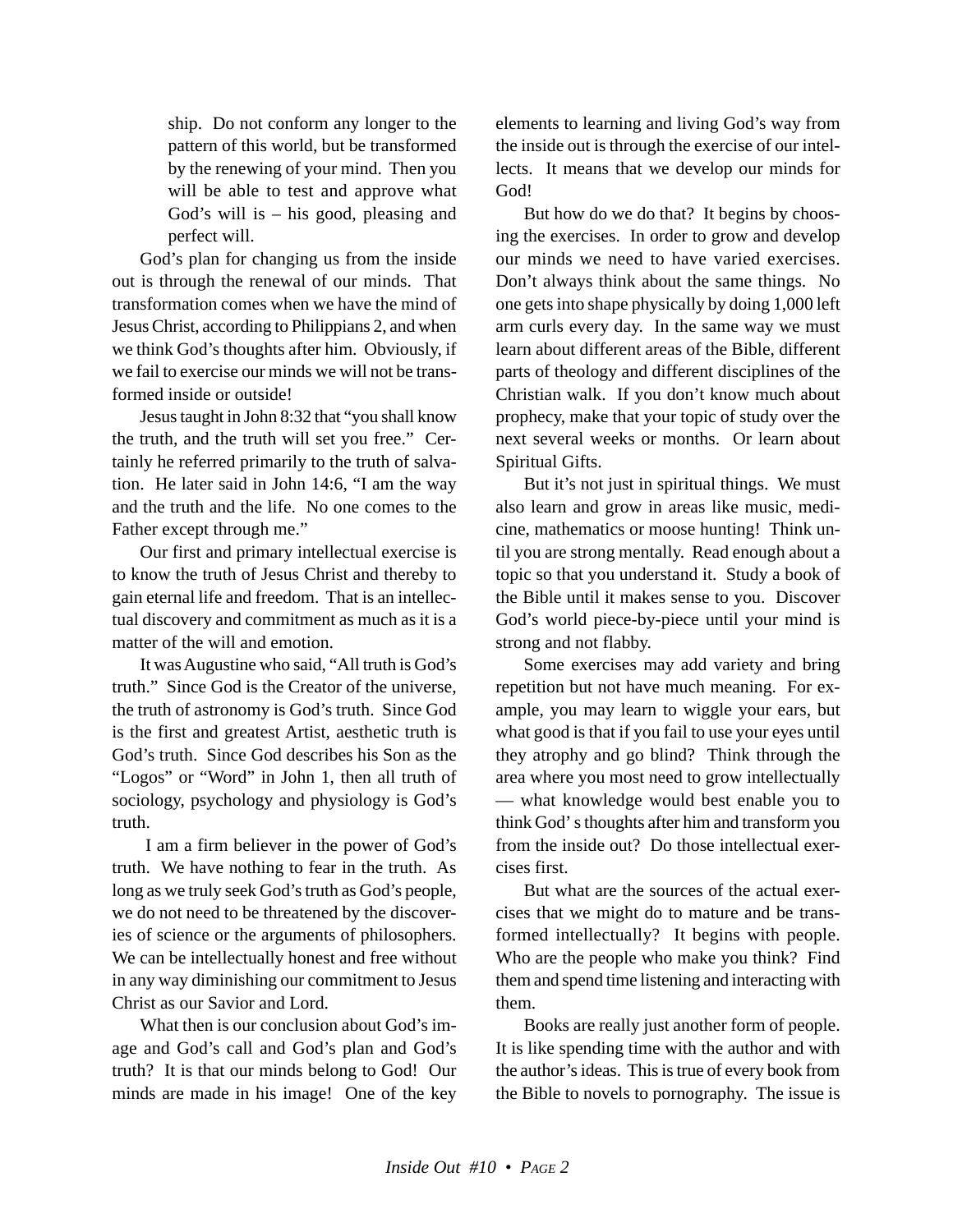to pick the books that will exercise our minds for good.

Going places, seeing things, experiencing God's world. Nothing will exercise our minds more than seeing the poverty in a ghetto rather than simply hearing about it from a distance. Nothing will impress us more in missions than working as short-term missionaries.

The exercise of the mind means thinking about what goes into it. It's meditation and cogitation and processing. It's connecting up the new idea with yesterday's experience. This is an often-missing ingredient in our intellectual atmosphere. We watch TV; we travel; we listen to a lecture or read a book and merely store the data. That's not enough. Intellectual exercise requires processing, no matter how difficult or time consuming that becomes!

If your purpose in life is to honor God through your business, then you will give priority to growing intellectually in the areas of business. It may mean interviewing others who are successful in business, reading books or going back to school

for an MBA. Strike the balance by going back to purpose.

Albert Einstein liked to play the violin. He was good at mathematics. We

must beware of spending all our intellectual resources on just what we like. We need to develop in those areas where God has gifted us. We need to strike the balance between what we like and what we're good at.

But even beyond that, striking the balance calls for seeking out new areas of thinking, new areas of exploration of all God's truth. Walter Wilson was a physician who became an evangelist. His desire was to always grow intellectually, looking for knowledge where he was ignorant. One day he was in a conversation and something was mentioned about lace. He discovered he knew almost nothing at all about lace. So he made it a goal to become something of an expert on the topic. He learned about all the different types of laces, their names and the different ways in which they were manufactured.

Some years later he rode in a taxi with a stranger who was in the lace business. Wilson's knowledge led to a conversation about lace. The man was fascinated because he had never met anyone who knew quite so much about lace but was not in the business. It was through that conversation that Walter Wilson was able to introduce his new friend to a personal relationship with Jesus Christ. Here was a man who grew intellectually in accordance with his purpose and for his own benefit, but also for the salvation of others and for the glory of God!

Personally, I've sought to grow intellectually by learning about computers and word processing. In the beginning I couldn't even figure out how to turn the hardware on! I've realized gaps in my knowledge of literary classics and gone back to read or reread Walden or Moby Dick or some of the writings of Shakespeare. Recently I thought about how long it's been since I've read

*We need to strike the balance between what we like and what we're good at.* a best-selling novel so I bought one and started reading a little every day. I've tried to read materials and inter-

act with people who have different ideas and perspectives than my own — all to grow and stretch.

The key to exercising our minds is not just the matter of choosing the exercises; it is also necessary to set up systems.

A missionary who was an honor student in college and graduate school moved overseas and quit growing intellectually. He read few books. He interacted with too few new ideas. He subscribed to no magazines. He told me that after 20 years his mind had atrophied. The intellectual power and prowess that once was his had somehow lessened until the potential of the image of God in his intellect was nothing compared to what it should be.